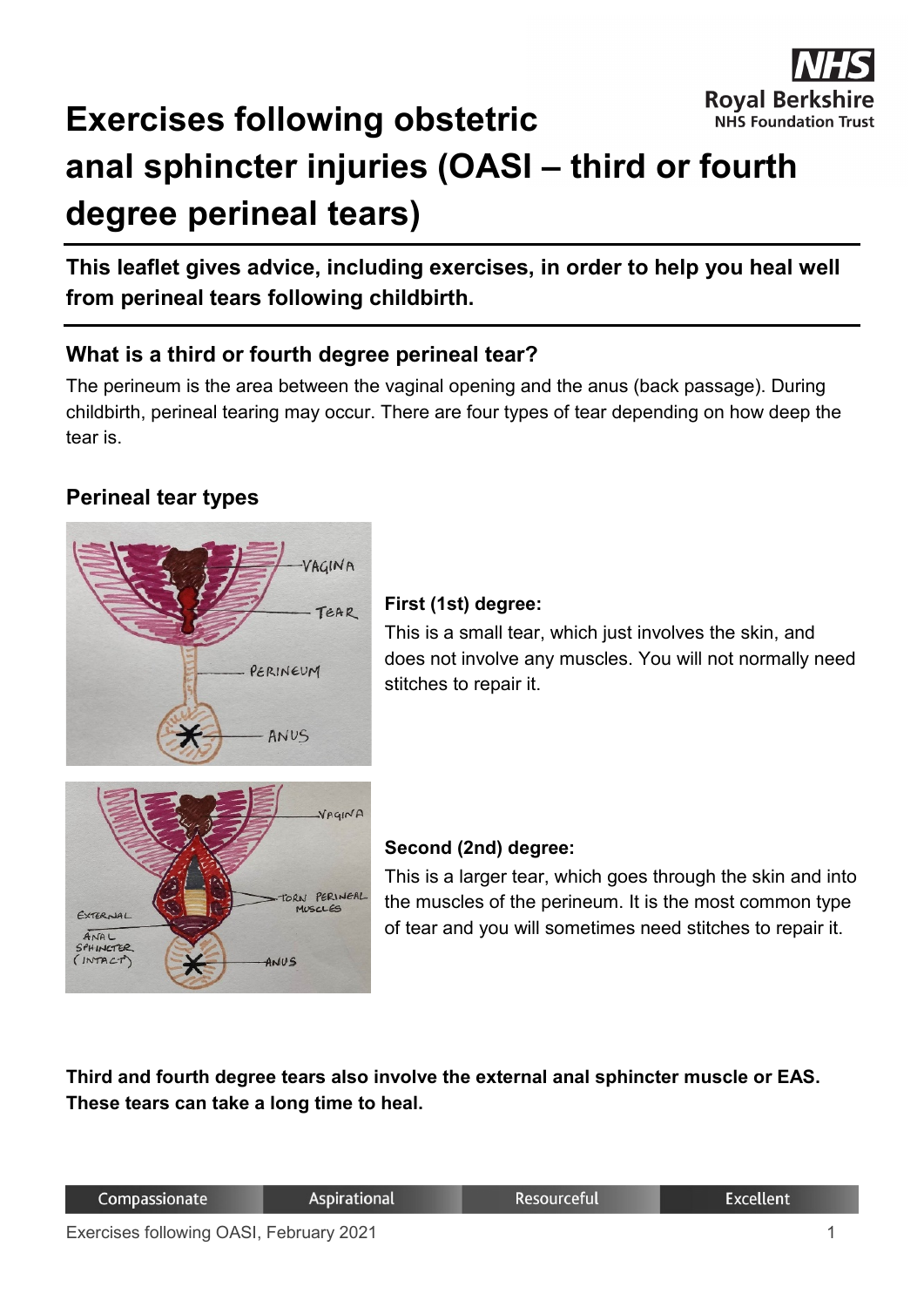

# **Third (3rd) degree:**

This tear extends all the way from the vagina to the anus, and involves the muscle surrounding the anus (the EAS). There are 3 grades of 3rd degree tear:

3a = less than half of the sphincter is torn

3b = more than half of the sphincter is torn

3c = the internal sphincter is also torn.

It will be repaired in the operating theatre, and you will need physiotherapy exercises for the sphincter muscle.



# **Fourth (4th) degree:**

This tear goes all the way through both the external and internal sphincter muscles and into the layers of skin inside your rectum (back passage). It will be repaired in the operating theatre, and you will need physiotherapy exercises for the sphincter muscle.

# **What treatments are offered after OASI repair?**

- **1. Antibiotics:** You may be offered a course of antibiotics to minimise the risk of infection. The chance of infection is higher because the stitches are close to your anus.
- **2. Pain relieving drugs:** You will be offered painkillers, such as paracetamol and ibuprofen, which are safe to take after delivery and while you are breastfeeding.
- **3. Laxatives:** Laxatives are offered to make it easier to open your bowels after the repair.
- **4. Physiotherapy:** You should be seen by the physiotherapist before you leave hospital. If you are discharged home over the weekend, you will be sent an appointment to see the physiotherapist as an outpatient.

# **Tips to speed up healing of your tear**

It takes about 6-12 weeks for your stitches to heal well after delivery. The stitches start to dissolve from two weeks onwards. Try following these tips to help with your healing:

- **Keep the area clean:** Have a shower or bath every day and change sanitary or maternity pads regularly. Dry yourself well (gently pat dry) after washing. This will prevent infection of the wound. Always wash your hands before and after going to the toilet. Wear cotton or disposable knickers and avoid tight clothing.
- **To help with discomfort:** Apply ice wrapped in a cloth or flannel to the area for up to 30 minutes a few times a day. This will help to reduce swelling and pain. Take painkillers

Resourceful

**Excellent**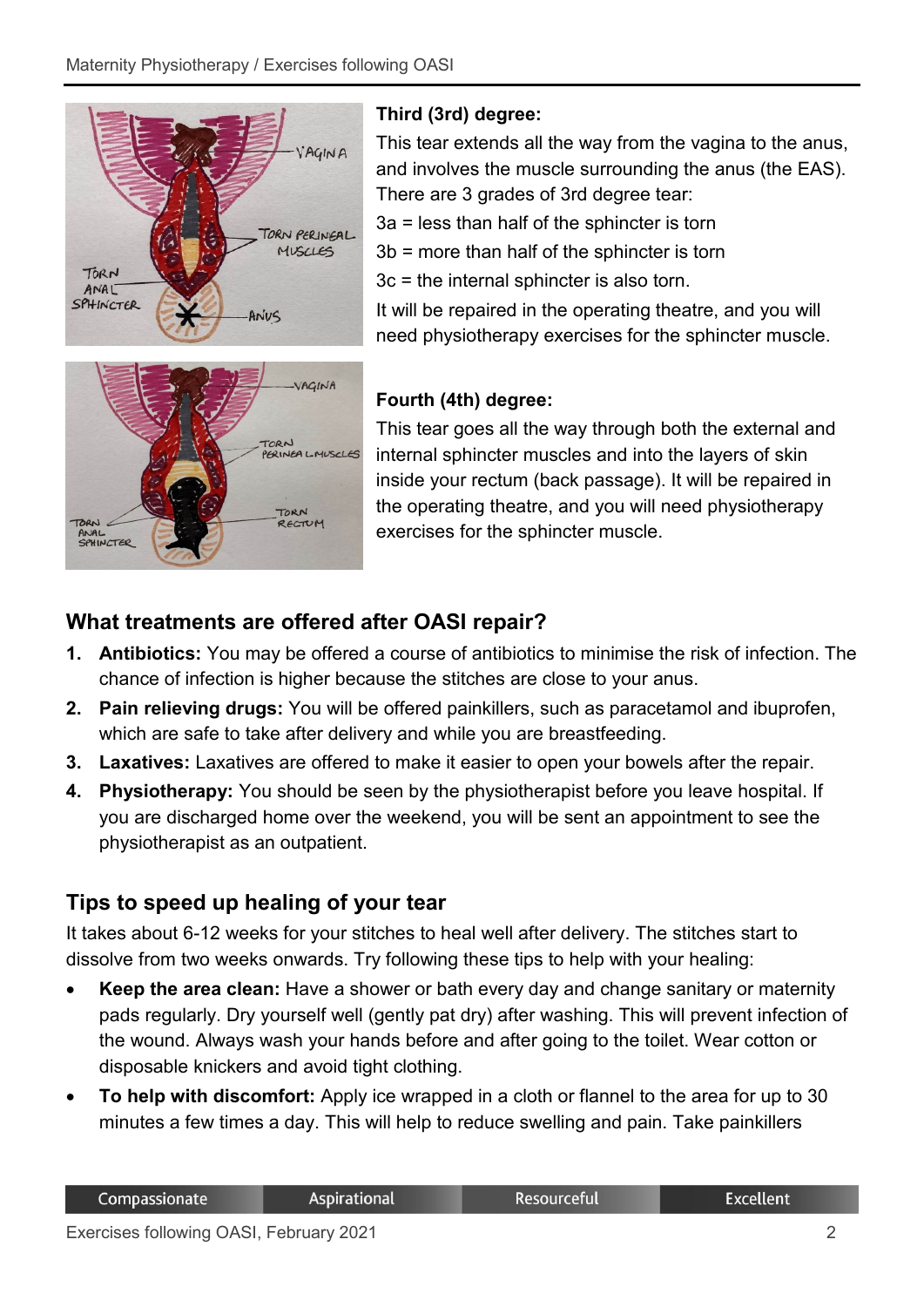regularly if you need to. Pouring body temperature water over the perineum during and after passing urine may help you with the stinging sensation.

- **Fluids:** Drink plenty of fluids up to 3 litres a day and eat a healthy balanced diet with plenty of fibre, vegetables and fruits. This will help prevent any constipation.
- **Going to the toilet:** A relaxed position on the toilet can help with your bowel movements. When going to the toilet, place a clean sanitary pad against the perineum to support it, so that you do not strain on the stitches. Keep your poo soft to help you avoid straining, for example by making sure your diet is high in fibre, fruits and vegetables, and you are drinking plenty of fluids. Always wipe front to back to avoid contaminating the wound with bacteria from the anus. Use plain water to wash the perineum.
- **Avoid standing or sitting too long:** Try lying on your side to take the pressure off the stitches.
- **Start your pelvic floor exercises** after your urinary catheter is removed and after you have passed urine normally. This will help with improving the blood flow to the perineum and strengthening the pelvic floor muscles. These may be weaker due to your pregnancy and the delivery, especially with the tear.

# **What are the long-term effects of OASI?**

Most women make a good recovery following their tear particularly if it is recognised and repaired straight after the birth. It can take between 6-weeks to 12-months for your stitches to heal completely.

During the recovery period, some women can experience the following complications:

- 1. Pain or soreness in the perineum.
- 2. A feeling of urgently needing to open your bowels.
- 3. Fear about resuming sex. You can resume vaginal intercourse after six weeks if the stitches have healed well and when you feel ready to resume intercourse.

# **Problem signs to look out for**

#### **Contact your midwife or GP if you develop any of the following:**

- 1. Increasing pain near your stitches or an offensive smelling discharge. This could be sign of infection.
- 2. Difficulty controlling wind or bowels.
- 3. You have any worries or concerns.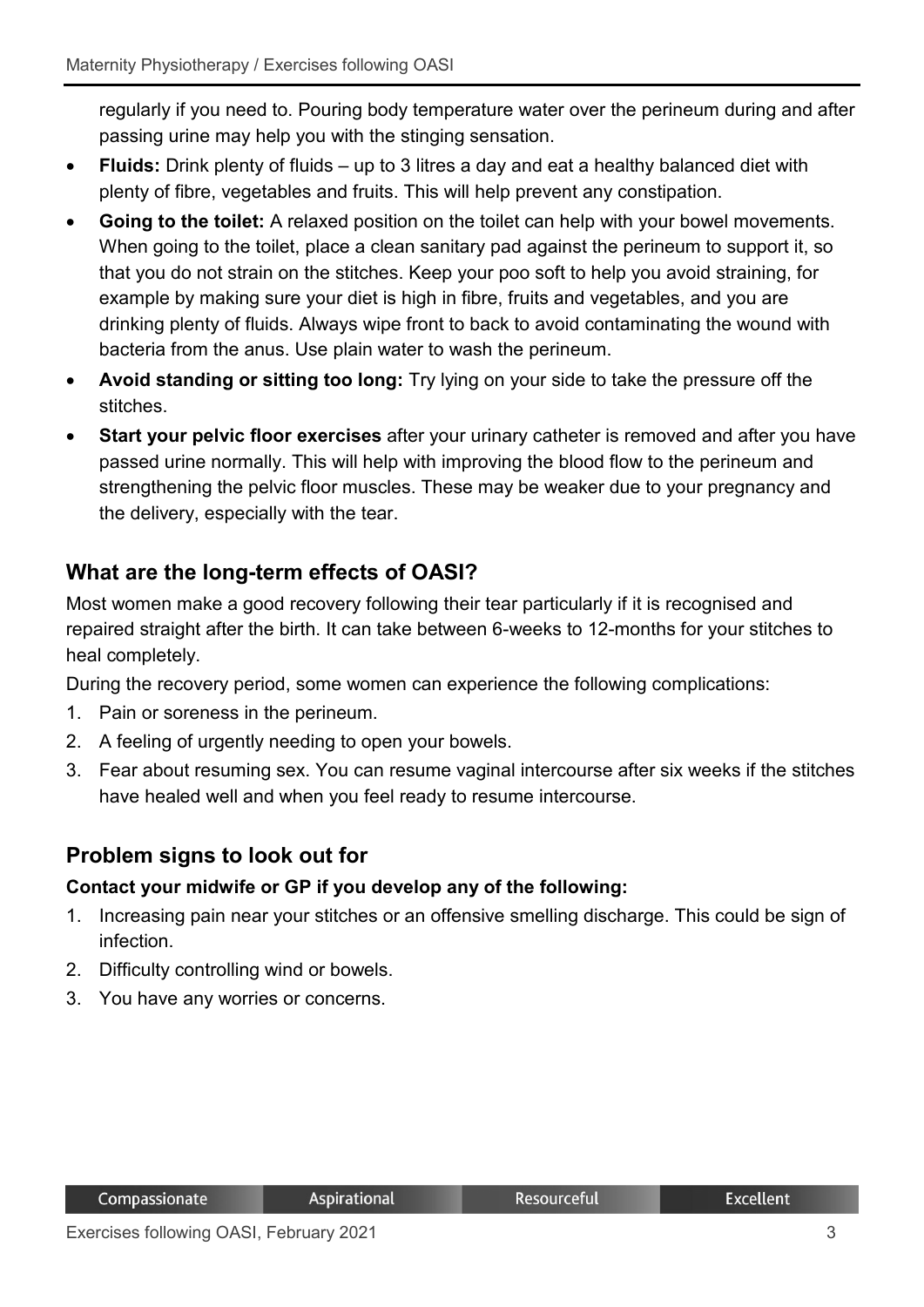# **Anal sphincter muscles strengthening exercises**

# **What are the anal sphincter muscles?**

The back passage or anus has two rings of muscles (see Fig 1):

- 1. Internal anal sphincter muscles: The inner ring of muscles works all the time to keep the stool in, and relaxes when you open your bowels. You do not control it and it cannot be exercised.
- 2. External anal sphincter muscles: The outer ring of muscles. This is the voluntary muscle that you squeeze to control yourself when you have diarrhoea. This muscle can be exercised and strengthened.

*Anal sphincter anatomy (cross section)*



# **What do sphincter muscles do?**

The sphincter muscles wrap around the anus. When stool enters the rectum, the internal sphincter muscle relaxes and allows the stool to enter the top part of anus. Very sensitive nerves in the anal canal tell you if it is gas or stool waiting to come out. If it is stool, you squeeze the external anal sphincter muscle to stop it from coming out. This squeeze pushes the stool into the rectum where it waits until you can get to the toilet. If the external anal sphincter muscles are weak, people experience a sensation of urgency and can sometimes have bowel incontinence if they cannot get to the toilet in time. The weak muscle cannot squeeze hard enough to stop the stool from coming out.

# **How to strengthen the external anal sphincter muscles:**

#### **External anal sphincter muscle exercises**

- **Step 1.** Lie down with your knees bent and apart or sit comfortably in a chair with feet apart.
- **Step 2.** Locate your sphincter muscles. Concentrate on where your anal sphincter muscles are positioned around the anus. Now squeeze the muscles around your anus as if you are stopping yourself from passing wind. Squeeze and lift these muscles as hard as you can. It

| Compassionate | <b>Aspirational</b> | <b>Resourceful</b> | Excellent <sup>1</sup> |
|---------------|---------------------|--------------------|------------------------|
|               |                     |                    |                        |